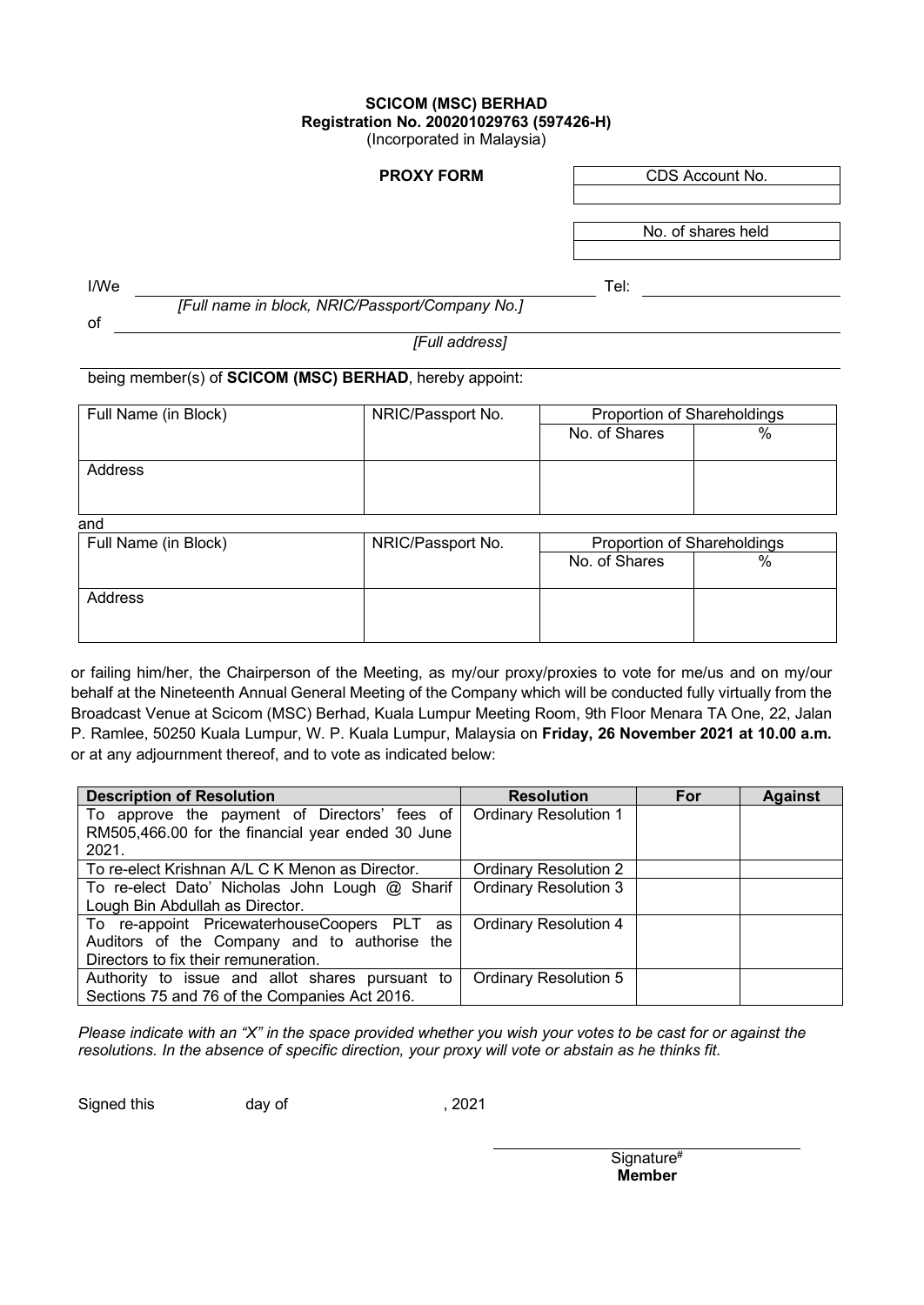- *# Manner of execution:*
	- *(a) If you are an individual member, please sign where indicated.*
	- *(b) If you are a corporate member which has a common seal, this proxy form should be executed under seal in accordance with the constitution of your corporation.*
	- *(c) If you are a corporate member which does not have a common seal, this proxy form should be affixed with the rubber stamp of your company (if any) and executed by:*
		- *(i) at least two (2) authorised officers, one of whom shall be a director; or*
		- *(ii) any director and/or authorised officers in accordance with the laws of the country under which your corporation is incorporated.*

## *NOTES:*

*1. The Broadcast Venue is strictly for the purpose of complying with Section 327(2) of the Companies Act 2016 which requires the Chairperson of the meeting to be present at the main venue of the meeting.*

*Shareholders will not be allowed to attend the 19th AGM in person at the Broadcast Venue on the day of the meeting.*

*Shareholders are to attend, speak (including posing question to the Board via real time submission of typed texts) and vote remotely at the 19th AGM via the Remote Participation and Voting facilities ("RPV") provided by Tricor Investor & Issuing House Services Sdn Bhd via its TIIH Online website at [https://tiih.online.](https://tiih.online/)*

*For further information, kindly refer to the Administrative Guide for the 19th AGM.*

- *2. For the purpose of determining who shall be entitled to attend this General Meeting, the Company shall be requesting Bursa Malaysia Depository Sdn Bhd to make available to the Company, a Record of Depositors as at 18 November 2021. Only a member whose name appears on this Record of Depositors shall be entitled to attend this General Meeting or appoint a proxy to attend, participate, speak and vote on his/her/its behalf.*
- *3. A member entitled to attend and vote at this General Meeting is entitled to appoint a proxy or attorney or in the case of a corporation, to appoint a duly authorised representative to attend, participate, speak and vote in his place. A proxy may but need not be a member of the Company.*
- *4. A member of the Company who is entitled to attend and vote at a General Meeting of the Company may appoint not more than two (2) proxies to attend, participate, speak and vote instead of the member at the General Meeting.*
- *5. Where a member of the Company is an authorised nominee as defined in the Securities Industry (Central Depositories) Act 1991 ("Central Depositories Act"), it may appoint not more than two (2) proxies in respect of each securities account it holds in ordinary shares of the Company standing to the credit of the said securities account.*
- *6. Where a member of the Company is an exempt authorised nominee which holds ordinary shares in the Company for multiple beneficial owners in one securities account ("omnibus account"), there is no limit to the number of proxies which the exempt authorised nominee may appoint in respect of each omnibus account it holds. An exempt authorised nominee refers to an authorised nominee defined under the Central Depositories Act which is exempted from compliance with the provisions of Section 25A(1) of the Central Depositories Act.*
- *7. Where a member, an authorised nominee or an exempt authorised nominee appoints more than one (1) proxy, the proportion of shareholdings to be represented by each proxy must be specified in the instrument appointing the proxies. The appointment shall not be valid unless he specifies the proportion of his shareholdings to be represented by each proxy.*
- *8. The appointment of a proxy may be made in a hard copy form or by electronic means in the following manner and must be received by the Company not less than forty-eight (48) hours before the time appointed for holding the General Meeting or adjourned General Meeting at which the person named in the appointment proposes to vote:*